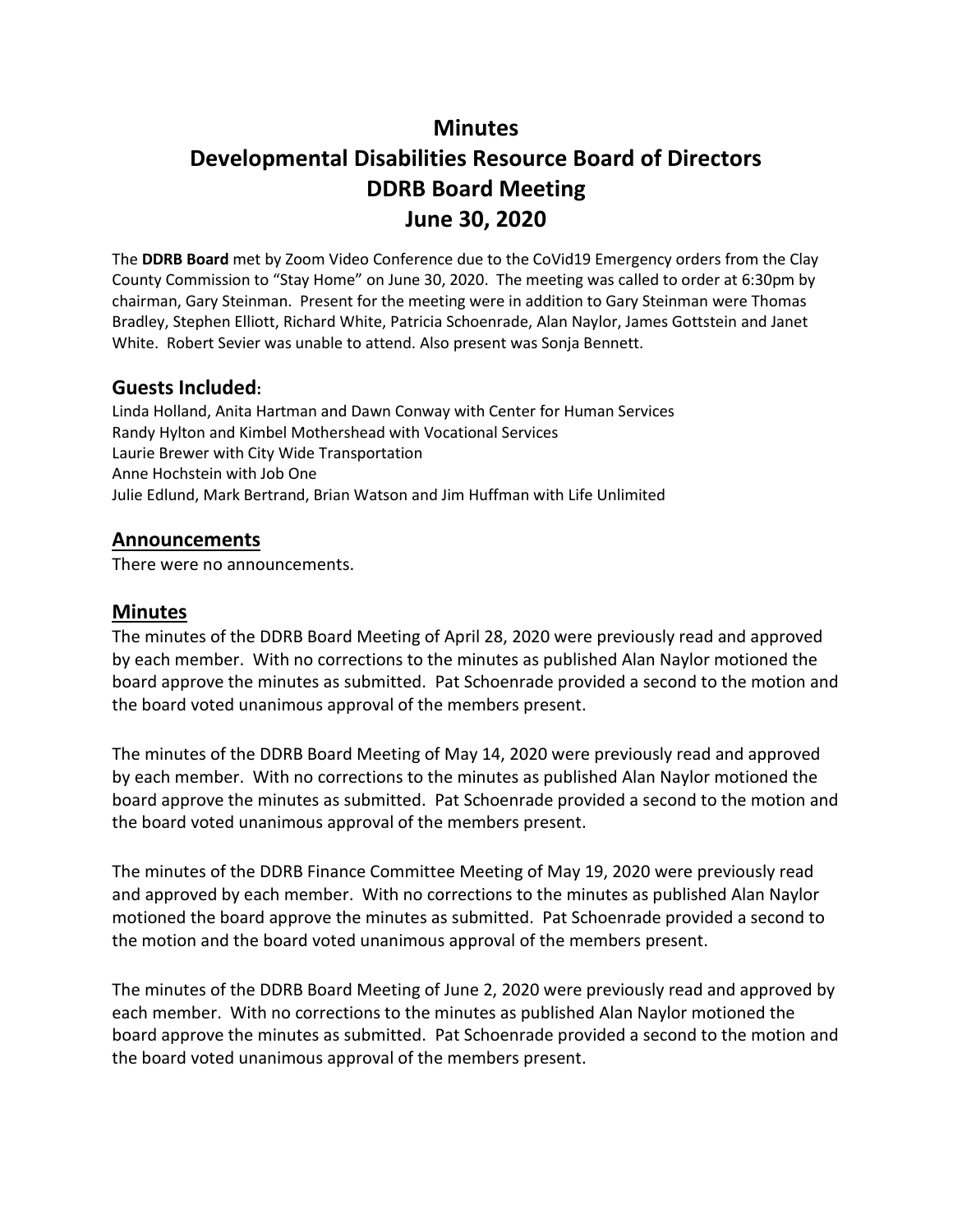# **Financial Report**

Tom Bradley provided the following Financial Report for the year to date May 31, 2020.

#### **DDRB P&L YTD to Date May YTD**

| $\bullet$ | Total Income =           | \$5,542,805.15 |
|-----------|--------------------------|----------------|
|           | $\cdot$ Total Expenses = | \$1,929,486.47 |
| $\bullet$ | Net Income $=$           | \$3,613,318.68 |

### **DDRB Balance Sheet May YTD**

| <b>Total Checking &amp; Savings =</b> | \$8,949,728.73         |
|---------------------------------------|------------------------|
| <b>Total Fixed Assets =</b>           | \$1,471,715.72         |
| <b>Total Assets =</b>                 | \$10,421,444.45        |
| <b>Total Liabilities=</b>             | 4,521.04<br>S.         |
| <b>Total Fund Balance =</b>           | \$6,803,604.73         |
| Net Income $=$                        | \$3,613,818.68         |
| <b>Total Equity =</b>                 | \$10,416,923.41        |
| <b>Total Liabilities and Equity =</b> | <u>\$10,421,444.45</u> |

### **TCM P & L Year to Date May YTD**

|           | $\cdot$ Total Income = | \$1,613,753.29 |
|-----------|------------------------|----------------|
|           | • Total Expenses =     | \$1,174,942.11 |
| $\bullet$ | Net Income $=$         | 438,811.18     |

#### **TCM Balance Sheet May YTD**

| $\bullet$ | Total Checking & Savings =            | \$3,503,833.41 |
|-----------|---------------------------------------|----------------|
| $\bullet$ | Total Assets =                        | \$3,503,833.41 |
|           | Net Income $=$                        | \$3,503,833.41 |
|           | <b>Total Liabilities and Equity =</b> | \$3,503,833.41 |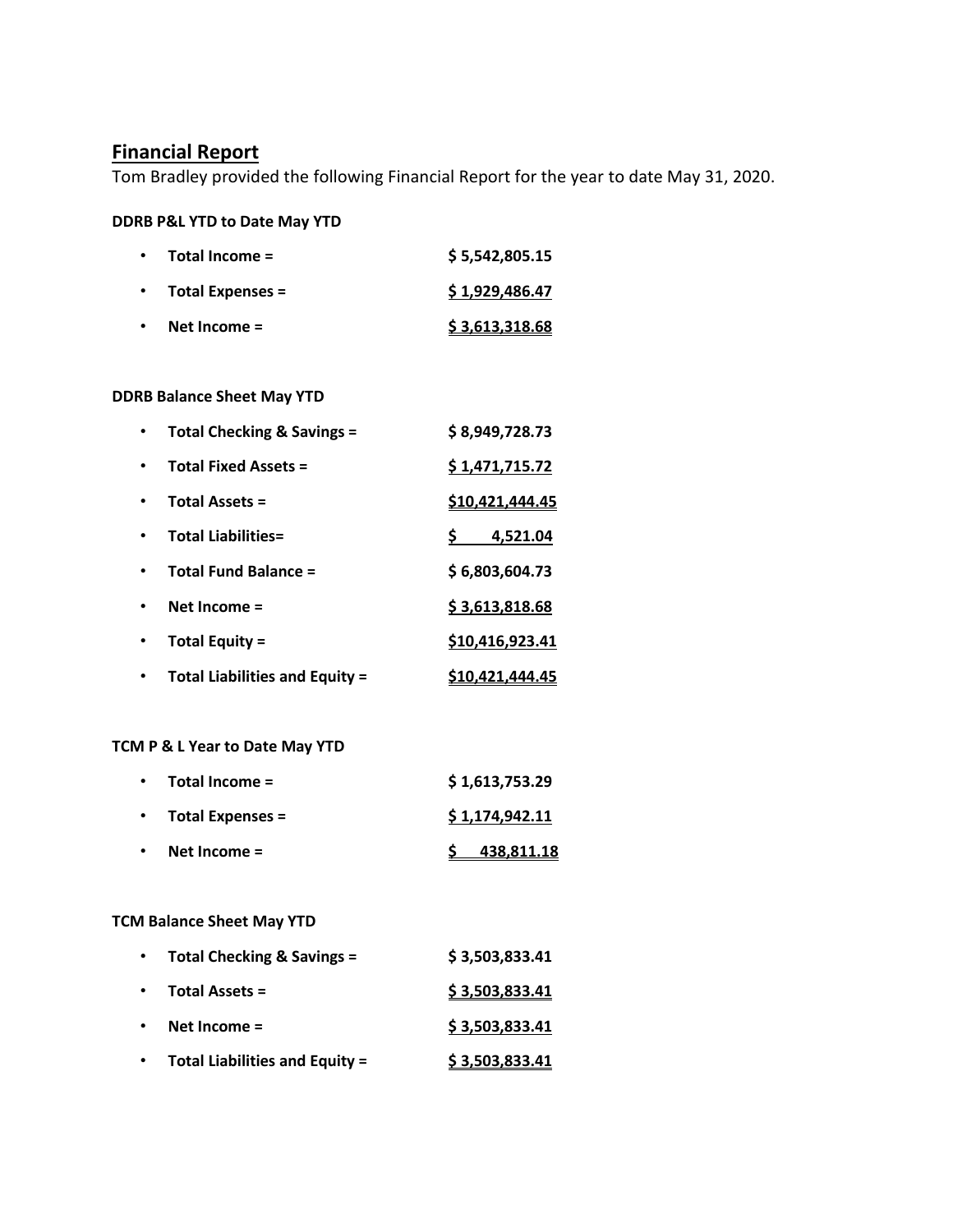#### **RECAP of Investments – May 31, 2020**

| <b>DDRB</b>                                       |    |                |
|---------------------------------------------------|----|----------------|
| Long Term Reserves Investment:                    |    | \$4,403,000.00 |
| Long Term Investment Interest Earned YTD:         | S  | 35,584.40      |
| <b>Short Term Working Capital Investment:</b>     |    | \$2,704,000.00 |
| <b>Short Term Investment Interest Earned YTD:</b> | -S | 9,545.72       |
| <b>TCM</b>                                        |    |                |
| Long-Term TCM Reserves Investment:                |    | \$2,971,000.00 |
| <b>TCM Interest YTD:</b>                          | \$ | 24.876.43      |

Rick White moved that Treasurer's Report be approved as presented with a second from Alan Naylor. The board approved by unanimous vote.

### **Administrative Directors Report**

Sonja reported that everything was quiet on Kent Street. Only she and Paula Bears have been in the office since the "stay home" order. This week a couple of people from CHS returned to the office for part of the day.

### **Executive Committee**

No report.

### **Finance Committee**

### **Center for Human Services**

The Finance Committee met with the Center for Human Services (CHS) on May 19, 2020 to review their proposed budget for July 2020 – June 2021. The Finance Committee approved the budget. The full budget proposal is attached to these minutes for the file. The actual budget file was sent to each board member for review prior to the meeting. Steve Elliott presented the following key items of the budget with input from Linda Holland.

CHS is requesting a 4th team which will include the addition of a Supervisor, SCIII and Administrative Assistant. Linda advised that the she hoped to fill the Supervisor and SCIII positions from within. The caseload per SC is projected to be 1:38 which has been the goal. DDRB will continue to provide Case Management for NON-Medicaid residents. The hourly rate we pay CHS will go from \$78.68 to \$82.54. The DDRB reimbursement rate from DMH will remain the same at \$103.68. This budget does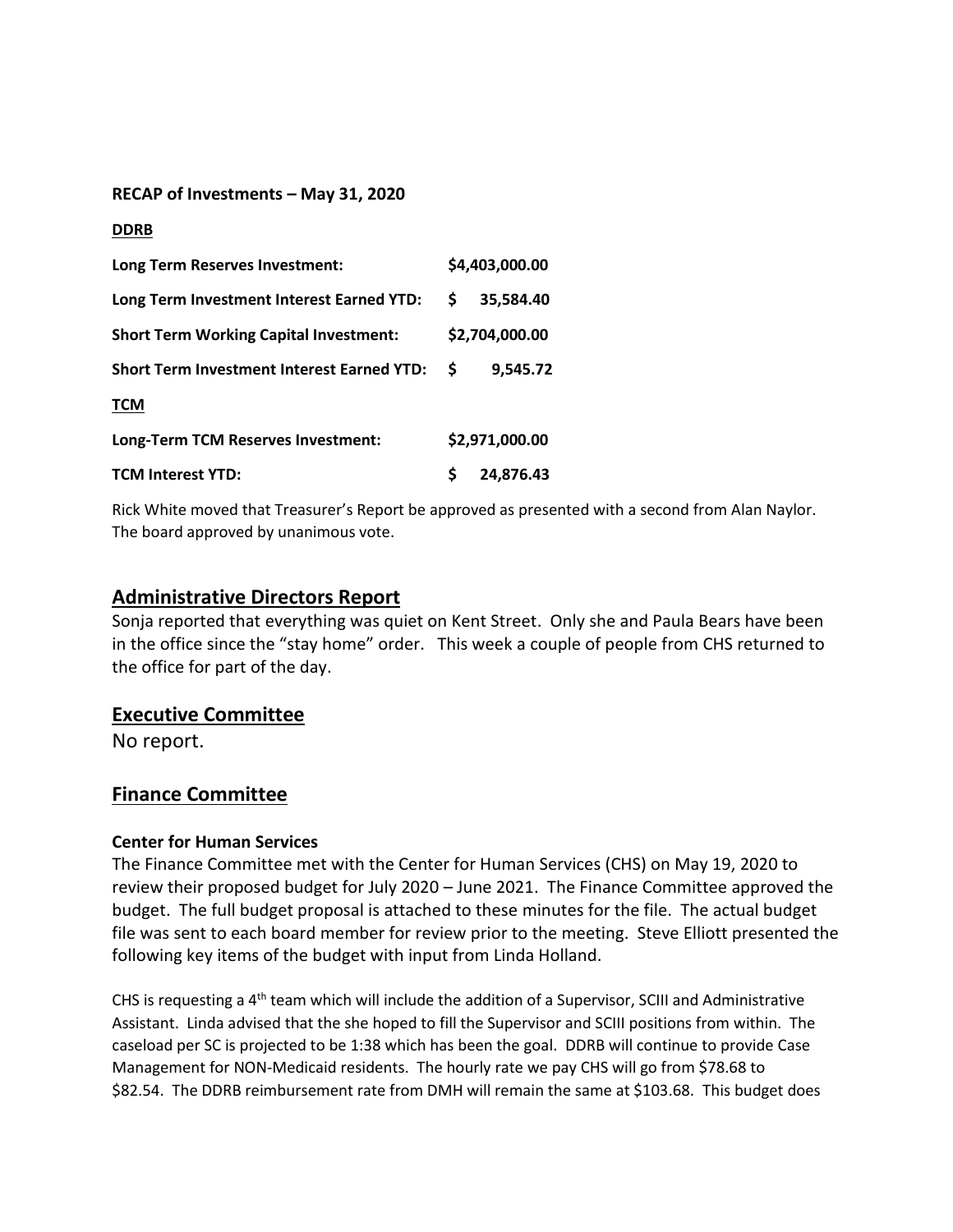not project an increase in number of clients nor a change in the ratio of Medicaid/Non-Medicaid. The CHS budget proposal allows for 5% reserve for CHS with total expense of \$3,565,689 an income of \$3,743,973. Steve explained that typically, CHS presents a budget of the worst-case scenario and projects DDRB income as a loss. Historically, DDRB has not lost money for these services. The projected loss, per their proposal is \$418,790. He advised the board that should something change in the coming 12 months that would impact DDRB income from case management, we do have sufficient reserves to cover the program.

Steve Elliott recommended the budget to the board and motioned for approval with a second from Alan Naylor. The budget was approved unanimously by roll call vote of the members present.

### *CoVid19 Relief Fund Applications*

#### **Life Unlimited**

Life Unlimited (LU) submitted an updated application for funding from the CoViD19 Emergency Relief Fund set aside by the board in March. This request had not been previously reviewed by the Finance Committee as the board had agreed to forgo that process for these emergency funds. The total allowance for LU from the fund was set at \$100,000. The board had previously approved funding as follows:

| Description                                   | <b>Amount Requested</b> | <b>Board Approved</b> | Paid Out  |
|-----------------------------------------------|-------------------------|-----------------------|-----------|
| Hearo Emergency Remote Monitoring             | 45,500.00               |                       |           |
| Extra Food and Supplies (106 people at \$180) | 19,080.00               | $19,080.00$ \$        | 18,540.00 |
| Cleaning and Disinfecting                     | 11,650.00               | $11,650.00$ \$        | 11,650.00 |
| Zoom Conferencing                             | 6,876.89                | $6,876.89$ \$         | 6,879.89  |
| Personal Protective Equipment                 | 25,000.00               | $25,000.00$ \$        |           |
| Converted Two Homes into Temporary Quarantine | 8,221.48                | $8,221.48$ \$         | 8,221.48  |
| <b>Folding Beds</b>                           | 799.00                  | 799.00 \$             | 799.00    |
|                                               |                         |                       |           |
|                                               |                         |                       |           |

#### **Total Request \$ 117,127.37 \$ 71,627.37 \$ 46,090.37**

The updated application does not include funding for the HEARO Emergency Remote Monitoring. They were able to get reimbursement for the \$18,540.00 and will in turn reimburse DDRB. They were also able to get funding for a portion of the PPE and will be sending receipts for reimbursement from DDRB in the amount of \$7000. The amended total of funds paid to LU from the fund is \$34,550.37. LU requested additional funds in the amount of \$62,600 for two (2) vans with the stated purpose of transporting their residents to and from the My Day program.

After listening to Julie Edlund's presentation and questions from the board members, the board decided that this did not fit the "emergency" of the CoViD funding process and therefor referred this to the Finance Committee to review and make a recommendation to the full board. Gary requested that Sonja schedule a Finance Committee meeting prior to the next board meeting.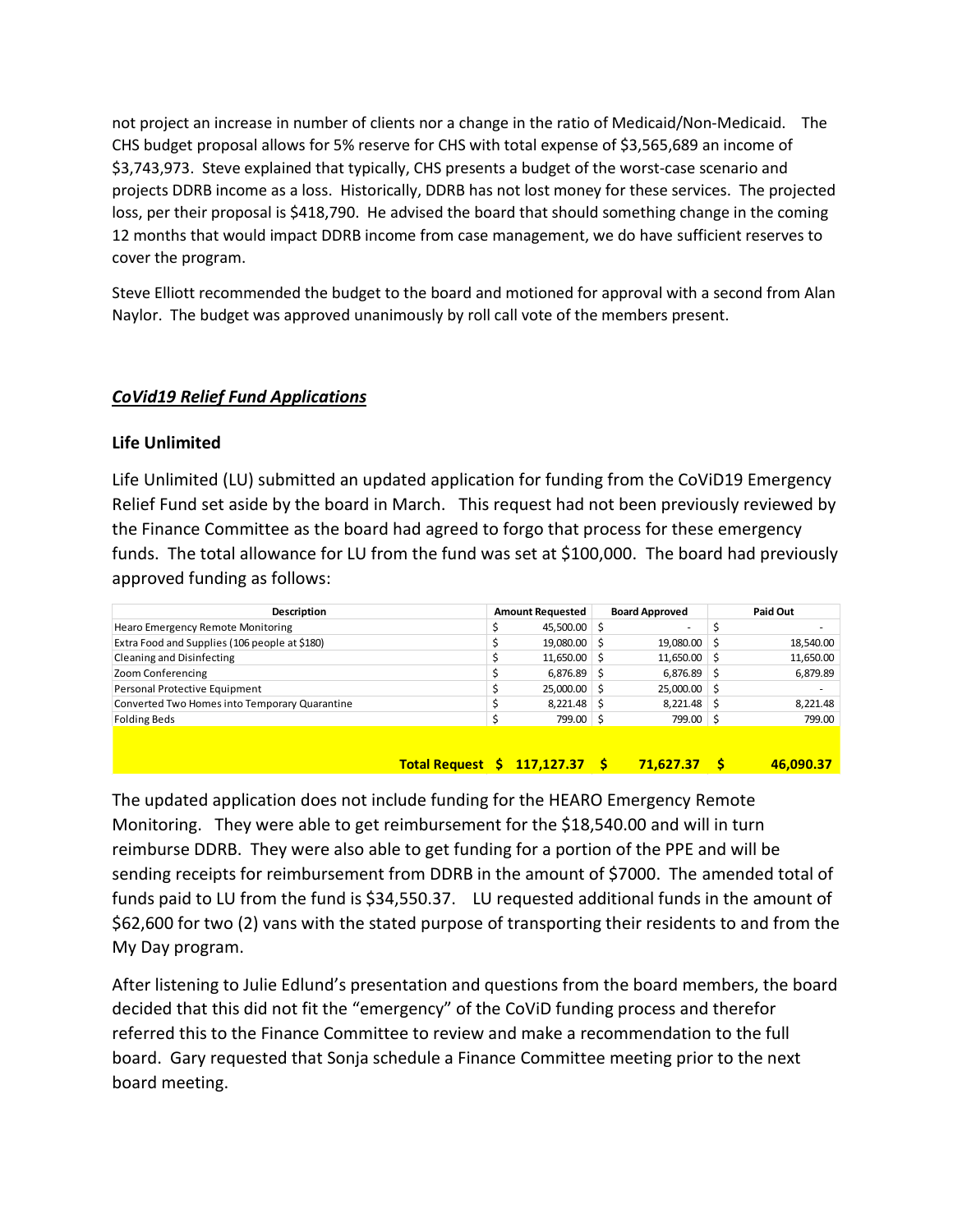# **Services Committee**

There was no report.

# **Board Owned Property Committee**

Alan Naylor reported that the 2<sup>nd</sup> Home Inspection has been postponed due to CoViD safety measures. There are three (3) projects pending; Kent Street landscaping, Hampton House wall and Liberty House dirt work around the new driveway pad.

# **Long- Range Planning Committee**

There was no report.

# **Targeted Case Management**

Anita provided a report for targeted case management. She reported that CHS has 41 full time employees. Three Service Coordinators left the organization and they are in the process of hiring their replacements. They are serving 1303 consumers with a current caseload of 1 to 44.39. They had 5 newly eligible and 2

transfer in with 5 discharges and 6 transfer out. The Medicaid eligible rate remains pretty constant at 68%. She provided updated information on the Waiver Wait List in her report.

# **Other Business**

None noted.

# **Guest Comments**

Randy Hylton with **Vocational Services** reported that they have implemented measures to enable people to return to work and were at about 50%. He said that they were running into complications in getting everyone back and was not sure when or if everyone would return to work. He reported that all their customers had returned and they were able to fulfill orders. They are working on a plan to provide the required WIOWA training.

Anne Hochstein with **Job One** reported that they had signed the lease on the building in the North Kansas City and opened June 1. They are interviewing for the administrative staff. She said that it could be slow starting because of the CoViD restrictions but none the less, they are excited to be in Clay County.

# **Adjourn**

With no further business Gary Steinman adjourned the meeting.